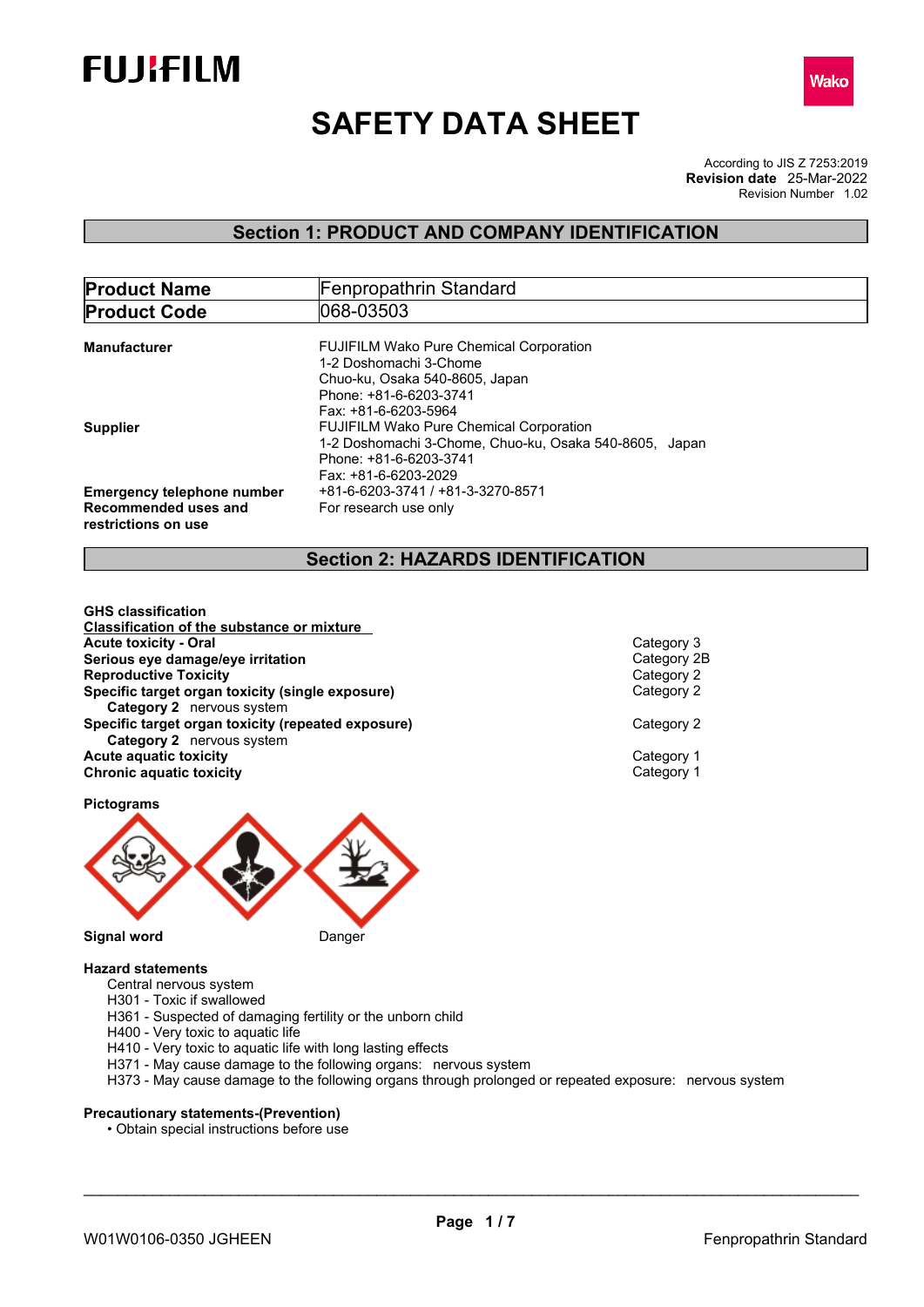- Do not handle until all safety precautions have been read and understood
- Use personal protective equipment as required
- Wash face, hands and any exposed skin thoroughly after handling
- Do not eat, drink or smoke when using this product
- Do not breathe dust/fume/gas/mist/vapors/spray
- Avoid release to the environment

### **Precautionary statements-(Response)**

- IF exposed or concerned: Get medical advice/attention
- IF IN EYES: Rinse cautiously with water for several minutes. Remove contact lenses, if present and easy to do. Continue rinsing
- If eye irritation persists: Get medical advice/attention
- IF SWALLOWED: Immediately call a POISON CENTER or doctor/physician
- Rinse mouth
- Collect spillage

#### **Precautionary statements-(Storage)**

• Store locked up

#### **Precautionary statements-(Disposal)**

• Dispose of contents/container to an approved waste disposal plant

#### **Others**

**Other hazards** Not available

### **Section 3: COMPOSITION/INFORMATION ON INGREDIENTS**

**Single Substance or Mixture** Substance

**Formula** C22H23NO3

| <b>Chemical Name</b>        | Weight-%                                                         | <b>Molecular weight</b> | <b>ENCS</b>          | <b>ISHL No.</b> | <b>CAS RN</b> |
|-----------------------------|------------------------------------------------------------------|-------------------------|----------------------|-----------------|---------------|
| Fenpropathrin               | 98.0                                                             | 349.42                  | $(3)-4573$<br>$\sim$ | -(7)-546<br>д.  | 39515-41-8    |
| Note on<br><b>ISHL No.:</b> | in the<br>in.<br>e means announced chemical substances.<br>table |                         |                      |                 |               |

**Impurities and/or Additives:** Not applicable

### **Section 4: FIRST AID MEASURES**

#### **Inhalation**

Remove to fresh air. If symptoms persist, call a physician.

#### **Skin contact**

Wash off immediately with soap and plenty of water. If symptoms persist, calla physician.

#### **Eye contact**

IF IN EYES: Rinse cautiously with water for several minutes. Remove contact lenses, if present and easy to do. Continue rinsing. Immediate medical attention is required.

#### **Ingestion**

Rinse mouth. Never give anything by mouth to an unconscious person. Call a physician or poison control center immediately. Do not induce vomiting without medical advice.

#### **Protection of first-aiders**

Use personal protective equipment as required.

### **Section 5: FIRE FIGHTING MEASURES**

### **Suitable extinguishing media**

Water spray (fog), Carbon dioxide (CO2), Foam, Extinguishing powder, Sand

### **Unsuitable extinguishing media**

#### No information available

### **Specific hazards arising from the chemical product**

Thermal decomposition can lead to release of irritating and toxic gases and vapors.

#### **Special extinguishing method**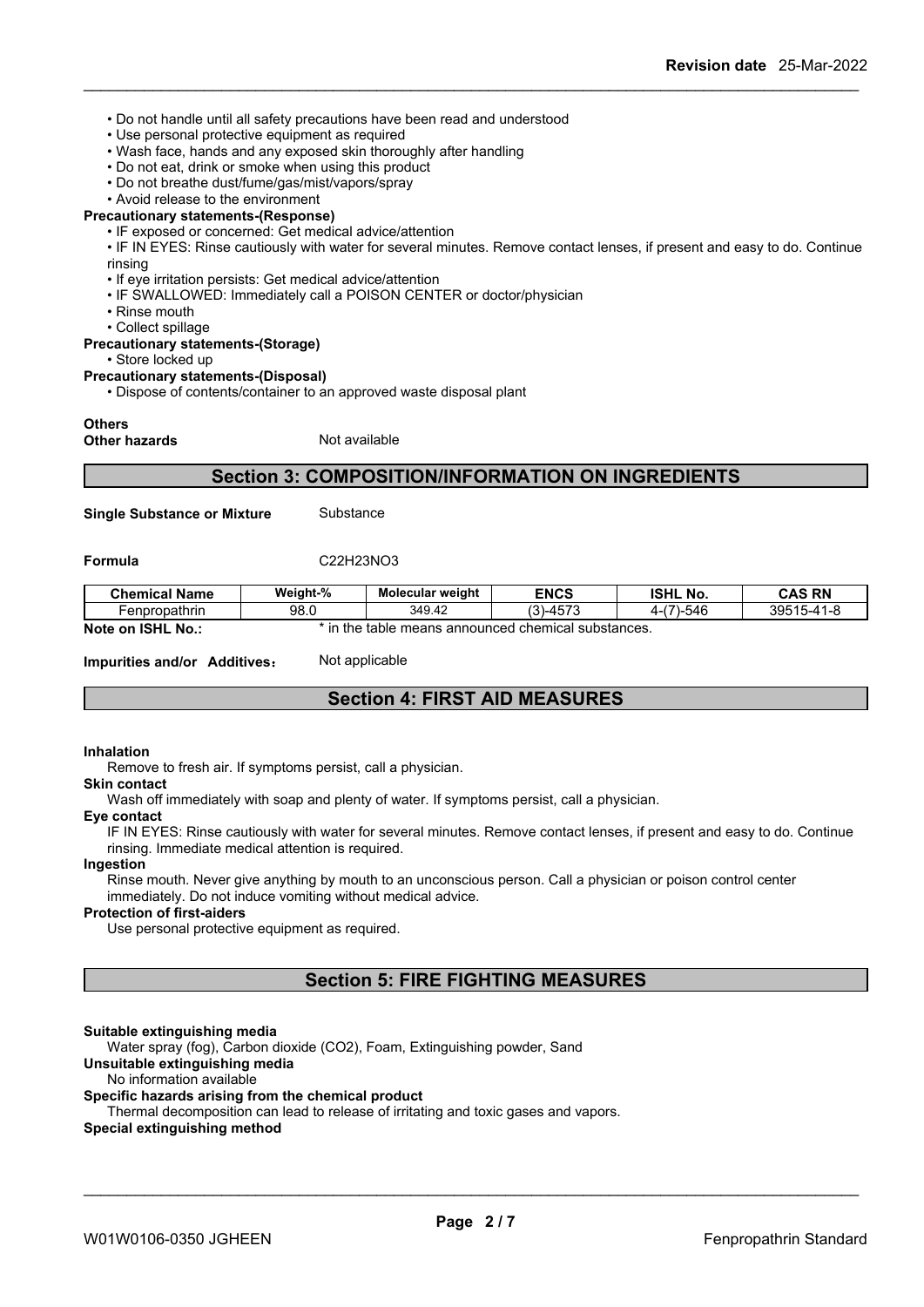### No information available

### **Special protective actions for**

### **fire-fighters**

Use personal protective equipment as required.Firefighters should wear self-contained breathing apparatus and full firefighting turnout gear.

### **Section 6: ACCIDENTAL RELEASE MEASURES**

#### **Personal precautions, protective equipment and emergency procedures**

For indoor, provide adequate ventilation process until the end of working. Deny unnecessary entry other than the people involved by, for example, using a rope. While working, wear appropriate protective equipments to avoid adhering it on skin, or inhaling the gas. Work from windward, and retract the people downwind.

#### **Environmental precautions**

To be careful not discharged to the environment without being properly handled waste water contaminated.

**Methods and materials for contaminent and methods and materials for cleaning up**

Sweep up and gather scattered particles, and collect it in an empty airtight container.

### **Recoverly, neutralization**

No information available

### **Secondary disaster prevention measures**

Clean contaminated objects and areas thoroughly observing environmental regulations.

### **Section 7: HANDLING AND STORAGE**

### **Handling**

### **Technical measures**

Avoid contact with strong oxidizing agents. Use with local exhaust ventilation.

#### **Precautions**

Do not rough handling containers, such as upsetting, falling, giving a shock, and dragging Prevent leakage, overflow, and scattering. Not to generate steam and dust in vain. Seal the container after use. After handling, wash hands and face, and then gargle In places other than those specified, should not be smoking or eating and drinking Should not be brought contaminated protective equipment and gloves to rest stops Deny unnecessary entry of non-emergency personnel to the handling area

#### **Safety handling precautions**

Avoid contact with skin, eyes or clothing. Use personal protective equipment as required.

| Storage                                            |                                                                                                                  |
|----------------------------------------------------|------------------------------------------------------------------------------------------------------------------|
| Safe storage conditions                            |                                                                                                                  |
| <b>Storage conditions</b>                          | Keep container protect from light tightly closed. Store in a cool (2-10 $^{\circ}$ C) place. Store<br>locked up. |
| Safe packaging material<br>Incompatible substances | Glass<br>Strong oxidizing agents                                                                                 |
|                                                    |                                                                                                                  |

### **Section 8: EXPOSURE CONTROLS/PERSONAL PROTECTION**

#### **Engineering controls**

In case of indoorworkplace, seal the source or use a local exhaust system. Provide the safety shower facility, and hand and eye-wash facility. And display their position clearly.

| <b>Exposure limits</b>                | This product, as supplied, does not contain any hazardous materials with occupational<br>exposure limits established by the region specific regulatory bodies. |  |  |
|---------------------------------------|----------------------------------------------------------------------------------------------------------------------------------------------------------------|--|--|
| Personal protective equipment         |                                                                                                                                                                |  |  |
| <b>Respiratory protection</b>         | Dust mask                                                                                                                                                      |  |  |
| <b>Hand protection</b>                | Protection gloves                                                                                                                                              |  |  |
| Eye protection                        | protective eyeglasses or chemical safety goggles                                                                                                               |  |  |
| Skin and body protection              | Long-sleeved work clothes                                                                                                                                      |  |  |
| <b>General hygiene considerations</b> | Handle in accordance with good industrial bygione and octoby prostice.                                                                                         |  |  |

Handle in accordance with good industrial hygiene and safety practice.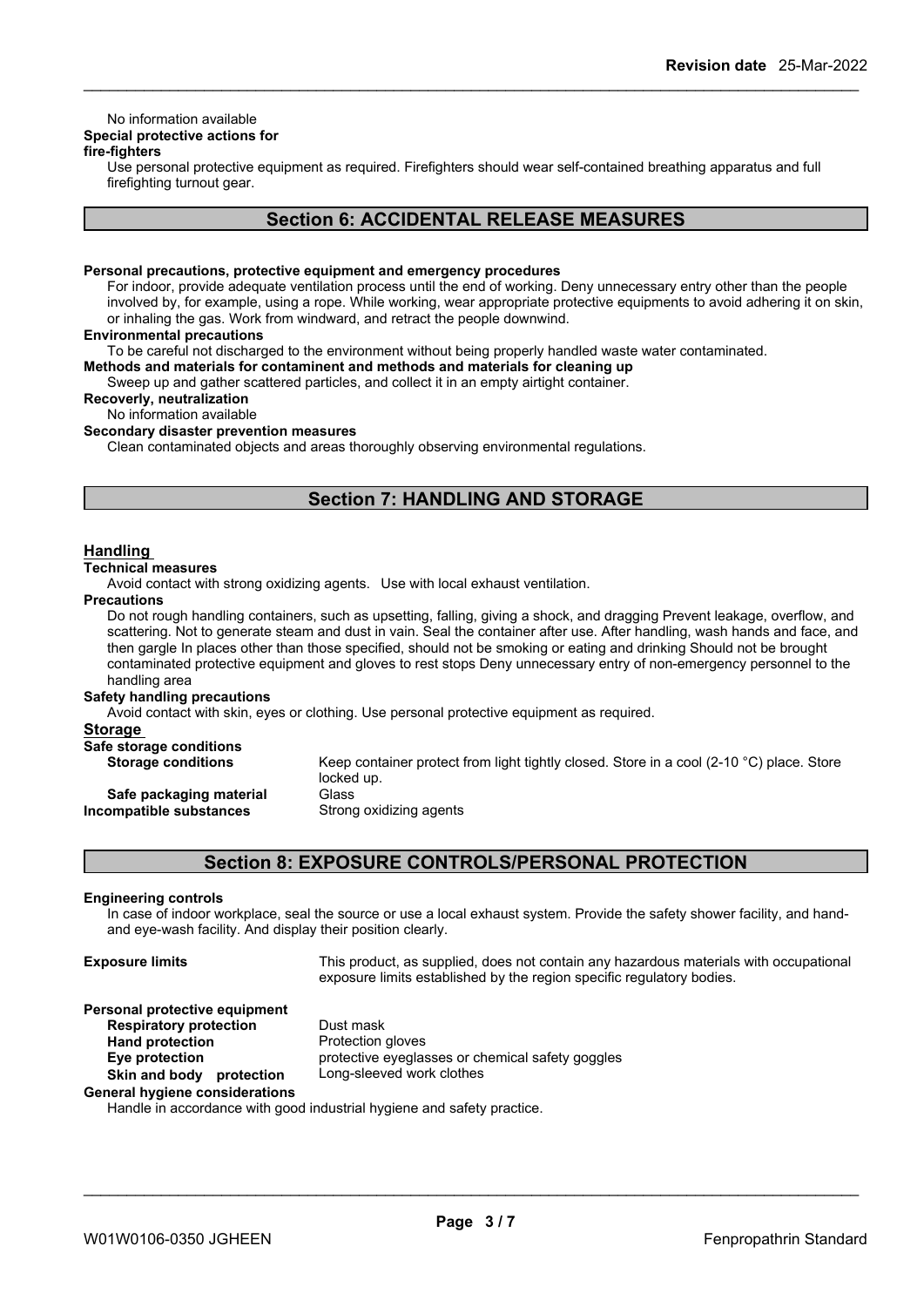### **Section 9: PHYSICAL AND CHEMICAL PROPERTIES**

#### **Form**

**Color** Color **Color Color Color Color Color Color Color Color Color Color Color Color Color Color Color Color Color Color Color Color Color Color Color Color Color Color Appearance crystalline powder - powder** - powder - powder - powder - powder - powder **Odor Odor** no data available no data available no data available no data available no data available no data available **Melting point/freezing point Boiling point, initial boiling point and boiling range** no data available **Flammability no data available**<br> **Evaporation rate:** The contract of the contract of the contract of the contract of the contract of the contract of the contract of the contract of the contract of the contract of the co **Evaporation** rate: **Flammability (solid, gas):** no data available **Upper/lower flammability or explosive limits Upper: no data available Lower:**<br> **Lower:**<br> **Sh point**<br> **Sh point**<br> **Sh point**<br> **Sh point**<br> **Sh point**<br> **Sh point**<br> **Sh point**<br> **Sh point**<br> **Sh point**<br> **Sh point**<br> **Sh point**<br> **Sh point**<br> **Sh point**<br> **Sh point**<br> **Sh point**<br> **Sh point**<br> **Sh point Flash point** >100 °C **Auto-ignition temperature:**<br> **Decomposition temperature:** Network and the modata available **Decomposition temperature: pH** no data available<br>**Viscosity (coefficient of viscosity)** no data available **Viscosity (coefficient of viscosity)** no data available **Dynamic** viscosity **Solubilities** acetone : soluble . water : insoluble .<br> **n-Octanol/water partition coefficient: (log Pow)** 0.67 **n-Octanol/water partition coefficient:(log Pow)** 0.67 **Vapour pressure Specific Gravity / Relative density** 1.15(25°C)<br> **Vapour density** 1.15(25°C) **Particle characteristics** 

**Vapour density** no data available

### **Section 10: STABILITY AND REACTIVITY**

### **Stability**

**Reactivity** no data available **Chemical stability** May be altered by light. **Hazardous reactions** None under normal processing **Conditions to avoid** Extremes of temperature and direct sunlight **Incompatible materials** Strong oxidizing agents **Hazardous decomposition products** Carbon monooxide (CO), Carbon dioxide (CO2), Nitrogen oxides (NOx)

### **Section 11: TOXICOLOGICAL INFORMATION**

#### **Acute toxicity**

| <b>Chemical Name</b> | Oral LD50      | <b>Dermal LD50</b> | <b>Inhalation LC50</b>                          |
|----------------------|----------------|--------------------|-------------------------------------------------|
| Fenpropathrin        | 18 mg/kg (Rat) | Rabbit<br>2 g/kg   | $\cdot$ 556 mg/m <sup>3</sup> ( Rat ) 4 h(mist) |
|                      |                | 870 mg/kg<br>Rat   |                                                 |

| <b>Chemical Name</b> | Acute toxicity -oral- source<br>information                   | Acute toxicity -dermal- source   Acute toxicity -inhalation gas-  <br>information       | source information                                        |
|----------------------|---------------------------------------------------------------|-----------------------------------------------------------------------------------------|-----------------------------------------------------------|
| Fenpropathrin        | Based on the NITE GHS<br>classification results.              | Based on the NITE GHS<br>classification results.                                        | Based on the NITE GHS<br>Iclassification results.         |
|                      |                                                               |                                                                                         |                                                           |
|                      |                                                               |                                                                                         |                                                           |
| <b>Chemical Name</b> | <b>Acute toxicity -inhalation</b><br>vapor-source information | Acute toxicity -inhalation dust- Acute toxicity -inhalation mist-<br>source information | source information                                        |
| Fenpropathrin        | Based on the NITE GHS<br>Iclassification results.             | Based on the NITE GHS<br>classification results.                                        | Based on the NITE GHS<br><b>I</b> classification results. |

#### **Skin irritation/corrosion**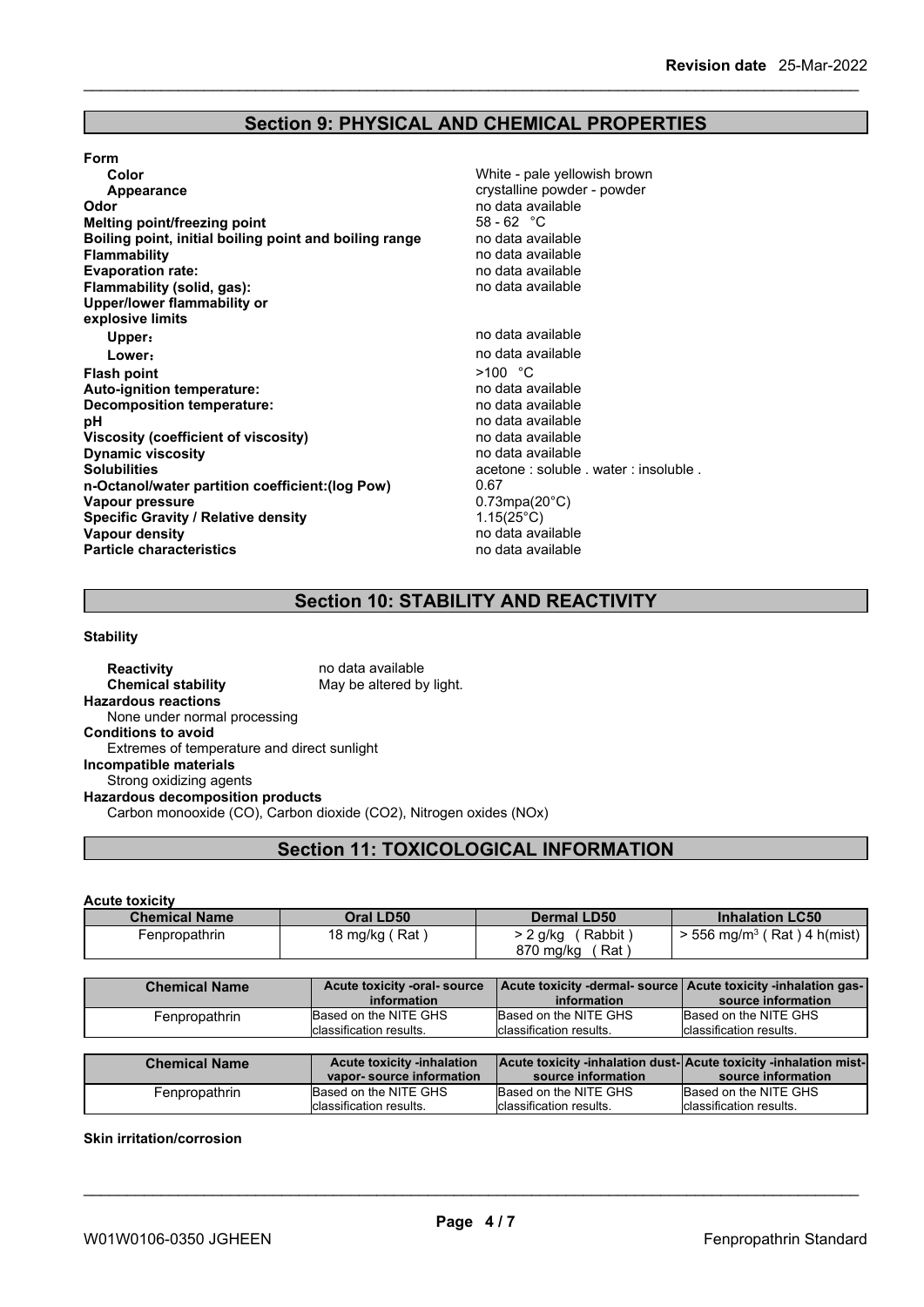| <b>Chemical Name</b>              |            |                                                      | Skin corrosion/irritation source information |                                                  |
|-----------------------------------|------------|------------------------------------------------------|----------------------------------------------|--------------------------------------------------|
| Fenpropathrin                     |            | Based on the NITE GHS classification results.        |                                              |                                                  |
| Serious eye damage/ irritation    |            |                                                      |                                              |                                                  |
| <b>Chemical Name</b>              |            |                                                      |                                              | Serious eye damage/irritation source information |
| Fenpropathrin                     |            | Based on the NITE GHS classification results.        |                                              |                                                  |
| Respiratory or skin sensitization |            |                                                      |                                              |                                                  |
| <b>Chemical Name</b>              |            | Respiratory or Skin sensitization source information |                                              |                                                  |
| Fenpropathrin                     |            | Based on the NITE GHS classification results.        |                                              |                                                  |
| Reproductive cell mutagenicity    |            |                                                      |                                              |                                                  |
| <b>Chemical Name</b>              |            |                                                      | germ cell mutagencity source information     |                                                  |
| Fenpropathrin                     |            | Based on the NITE GHS classification results.        |                                              |                                                  |
| Carcinogenicity                   |            |                                                      |                                              |                                                  |
| <b>Chemical Name</b>              |            | <b>Carcinogenicity source information</b>            |                                              |                                                  |
| Fenpropathrin                     |            | Based on the NITE GHS classification results.        |                                              |                                                  |
|                                   |            |                                                      |                                              |                                                  |
| <b>Chemical Name</b>              | <b>NTP</b> | <b>IARC</b>                                          | <b>ACGIH</b>                                 | <b>JSOH (Japan)</b>                              |
| Fenpropathrin                     |            |                                                      |                                              |                                                  |
| 39515-41-8                        |            |                                                      |                                              |                                                  |
| <b>Reproductive toxicity</b>      |            |                                                      |                                              |                                                  |
| <b>Chemical Name</b>              |            | Reproductive toxicity source information             |                                              |                                                  |
| Fenpropathrin                     |            | Based on the NITE GHS classification results.        |                                              |                                                  |
| <b>STOT-single exposure</b>       |            |                                                      |                                              |                                                  |
| <b>Chemical Name</b>              |            | STOT -single exposure- source information            |                                              |                                                  |
| Fenpropathrin                     |            | Based on the NITE GHS classification results.        |                                              |                                                  |
| <b>STOT-repeated exposure</b>     |            |                                                      |                                              |                                                  |
| <b>Chemical Name</b>              |            | STOT -repeated exposure- source information          |                                              |                                                  |
| Fenpropathrin                     |            | Based on the NITE GHS classification results.        |                                              |                                                  |
| <b>Aspiration hazard</b>          |            |                                                      |                                              |                                                  |

| $\cdots$<br><b>GHS</b><br><b>NITE</b><br>on the<br>i classification<br>≧results.<br>∴unpr<br>ΩI<br>vaulill. | han | ו Hazard source information<br><b>Aspiration</b> |
|-------------------------------------------------------------------------------------------------------------|-----|--------------------------------------------------|
|                                                                                                             |     |                                                  |

### **Section 12: ECOLOGICAL INFORMATION**

### **Ecotoxicity**

| <b>Chemical Name</b> | Algae/aguatic plants | Fish                     | `rustacea |
|----------------------|----------------------|--------------------------|-----------|
| -enpropathrin        | N/A                  | LC50:Oncorhynchus mykiss | N/A       |
|                      |                      | $0.0086$ ma/L 24 h       |           |

### **Other data**

| <b>Chemical Name</b> | Short-term (acute) hazardous to the<br>aquatic environment source<br>information | Long-term (chronic) hazardous to the<br>aquatic environment source<br>information |
|----------------------|----------------------------------------------------------------------------------|-----------------------------------------------------------------------------------|
| Fenpropathrin        | Based on the NITE GHS classification                                             | Based on the NITE GHS classification                                              |
|                      | <i><b>Iresults.</b></i>                                                          | results.                                                                          |

| <b>Persistence and degradability</b> |
|--------------------------------------|
| <b>Bioaccumulative potential</b>     |
| Mobility in soil                     |
| Hazard to the ozone layer            |

**No information available No information available Mobility in soil** No information available **Hazard to the ozone layer** No information available

### **Section 13: DISPOSAL CONSIDERATIONS**

### **Waste from residues**

Disposal should be in accordance with applicable regional, national and local laws and regulations.

### **Contaminated container and contaminated packaging**

Disposal should be in accordance with applicable regional, national and local laws and regulations.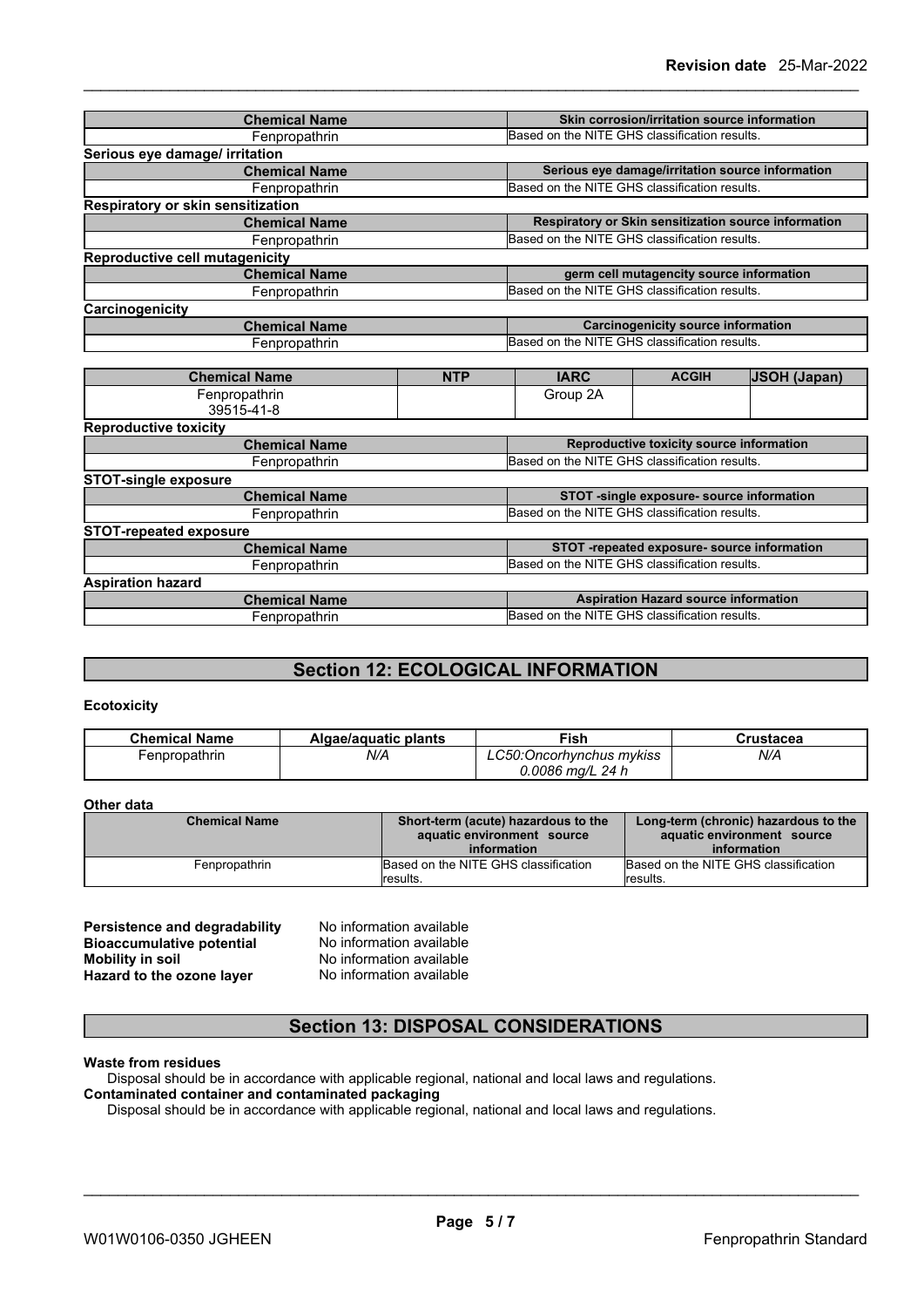# **Section 14: TRANSPORT INFORMATION**

| <b>ADR/RID</b>                                                 |                                                 |
|----------------------------------------------------------------|-------------------------------------------------|
| UN number                                                      | <b>UN2588</b>                                   |
| Proper shipping name:                                          | Pesticide, solid, toxic, n.o.s. (Fenpropathrin) |
| UN classfication                                               | 6.1                                             |
| <b>Subsidiary hazard class</b>                                 |                                                 |
| Packing group                                                  | Ш                                               |
| <b>Marine pollutant</b>                                        | Yes                                             |
| <b>IMDG</b>                                                    |                                                 |
| UN number                                                      | <b>UN2588</b>                                   |
| Proper shipping name:                                          | Pesticide, solid, toxic, n.o.s. (Fenpropathrin) |
| <b>UN classfication</b>                                        | 6.1                                             |
| <b>Subsidiary hazard class</b>                                 |                                                 |
| Packing group                                                  | Ш                                               |
| <b>Marine pollutant (Sea)</b>                                  | Yes                                             |
| <b>Transport in bulk according to</b> No information available |                                                 |
| Annex II of MARPOL 73/78 and                                   |                                                 |
| the IBC Code                                                   |                                                 |
| <b>IATA</b>                                                    |                                                 |
| UN number                                                      | <b>UN2588</b>                                   |
| Proper shipping name:                                          | Pesticide, solid, toxic, n.o.s. (Fenpropathrin) |
| UN classfication                                               | 6.1                                             |
| <b>Subsidiary hazard class</b>                                 |                                                 |
| Packing group                                                  | Ш                                               |
| <b>Environmentally Hazardous</b>                               | Yes                                             |
| <b>Substance</b>                                               |                                                 |

# **Section 15: REGULATORY INFORMATION**

| <b>International Inventories</b>                |                                                                                  |
|-------------------------------------------------|----------------------------------------------------------------------------------|
| <b>EINECS/ELINCS</b>                            | Listed                                                                           |
| <b>TSCA</b>                                     |                                                                                  |
|                                                 |                                                                                  |
| Japanese regulations                            |                                                                                  |
| <b>Fire Service Act</b>                         | Not applicable                                                                   |
| <b>Poisonous and Deleterious</b>                | Deleterious Substances 3rd. Grade                                                |
| <b>Substances Control Law</b>                   |                                                                                  |
| Industrial Safety and Health Act Not applicable |                                                                                  |
| Regulations for the carriage                    | Toxic Substances - Poison (Ordinance Art.3, Ministry of Transportation Ordinance |
| and storage of dangerous                        | Regarding Transport by Ship and Storage, Attached Table 1)                       |
| goods in ship                                   |                                                                                  |
| <b>Civil Aeronautics Law</b>                    | Toxic and Infectious Substances (Ordinance Art.194, MITL Nortification for Air   |
|                                                 | Transportation of Explosives etc., Attached Table 1)                             |
| <b>Marine Pollution Prevention</b>              | Marine pollutants (P and PP substances)                                          |
| Law                                             |                                                                                  |
| <b>Pollutant Release and Transfer Class 1</b>   |                                                                                  |
| <b>Register Law</b>                             |                                                                                  |
| $(-2023.3.31)$                                  |                                                                                  |
| Class 1 - No.                                   | 140                                                                              |
| <b>Pollutant Release and Transfer</b>           | Class 2                                                                          |
| <b>Register Law</b>                             |                                                                                  |
| (2023/4/1~)                                     | 140                                                                              |
| Class 2 - No.                                   |                                                                                  |
|                                                 |                                                                                  |

| <b>Chemical Name</b>               | Poisonous and Deleterious<br>Substances Control Law | Industrial Safety and Health Act<br>Substances<br>(Law Art 57-2)<br>(~2024.3.31) | Pollutant Release and Transfer<br>Register Law<br>(~2023.3.31) |
|------------------------------------|-----------------------------------------------------|----------------------------------------------------------------------------------|----------------------------------------------------------------|
| Fenpropathrin<br>39515-41-8 (98.0) | Applicable                                          |                                                                                  | Applicable                                                     |